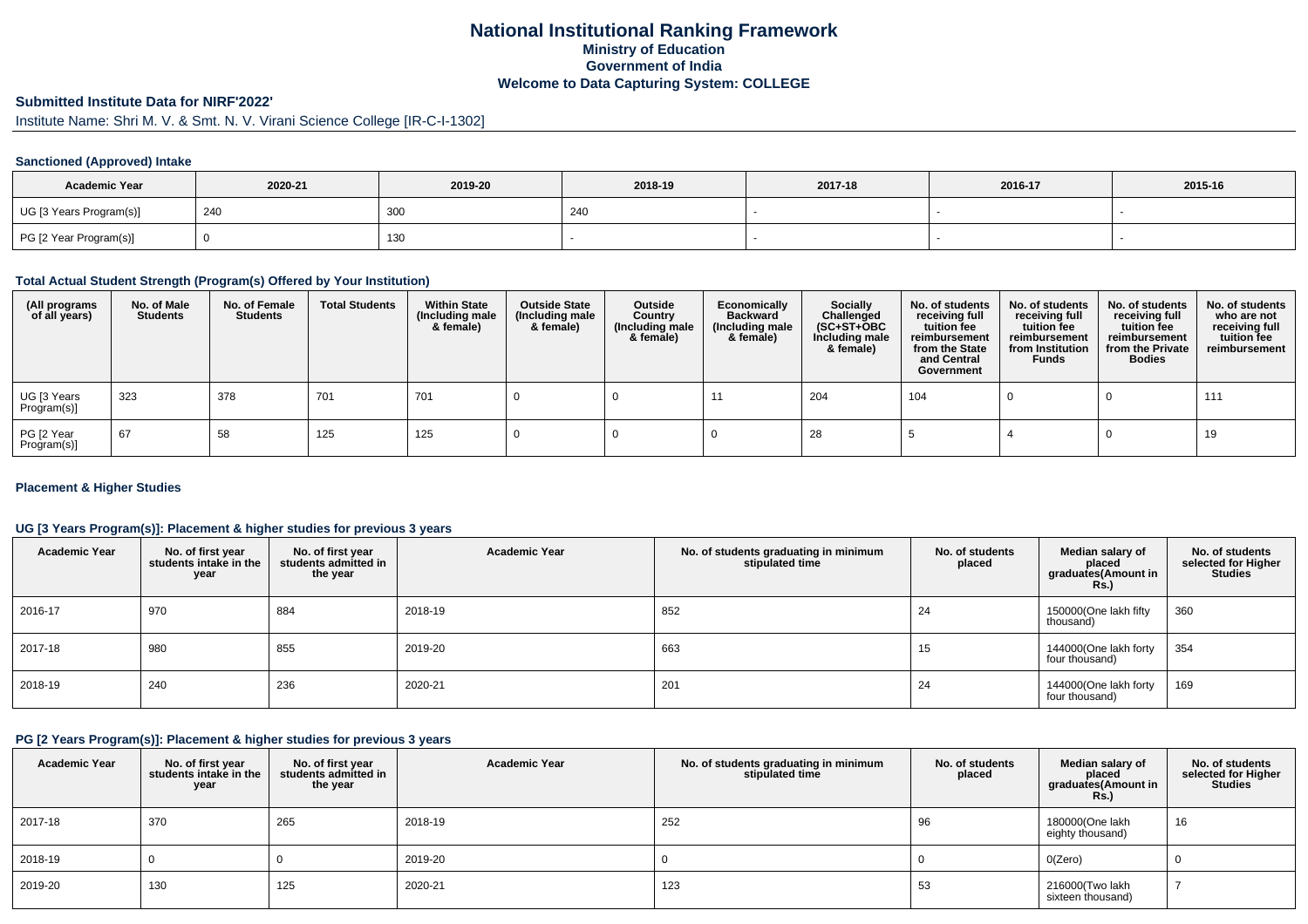#### **Financial Resources: Utilised Amount for the Capital expenditure for previous 3 years**

| Academic Year                                                                                   | 2020-21                                                                 | 2019-20                                                                                              | 2018-19                                                                  |  |
|-------------------------------------------------------------------------------------------------|-------------------------------------------------------------------------|------------------------------------------------------------------------------------------------------|--------------------------------------------------------------------------|--|
| <b>Utilised Amount</b>                                                                          |                                                                         | <b>Utilised Amount</b>                                                                               | <b>Utilised Amount</b>                                                   |  |
|                                                                                                 |                                                                         | Annual Capital Expenditure on Academic Activities and Resources (excluding expenditure on buildings) |                                                                          |  |
| Library                                                                                         | 96299 (Ninety six thousand two hundred ninety nine)                     | 149300 (One lakh forty nine thousand three hundred)                                                  | 225187 (Two lakh twenty five thousand one hundred eighty<br>seven)       |  |
| New Equipment for Laboratories                                                                  | 158516 (One lakh fifty eight thousand five hundred sixteen<br>only)     | 4920907 (Forty nine lakh twenty thousand nine hundred seven)                                         | 6370394 (Sixty three lakh seventy thousand three hundred<br>ninety four) |  |
| Other expenditure on creation of Capital Assets (excluding<br>expenditure on Land and Building) | 437466 (Four lakh thirty seven thousand four hundred sixty six<br>only) | 1399831 (Thirteen lakh ninety nine thousand eight hundred<br>thirty one)                             | 2919821 (Twenty nine lakh nineteen hundred eight hundred<br>twenty one)  |  |

## **Financial Resources: Utilised Amount for the Operational expenditure for previous 3 years**

| Academic Year                                                                                                                                                                                   | 2020-21                                                                             | 2019-20                                                                             | 2018-19                                                                         |
|-------------------------------------------------------------------------------------------------------------------------------------------------------------------------------------------------|-------------------------------------------------------------------------------------|-------------------------------------------------------------------------------------|---------------------------------------------------------------------------------|
|                                                                                                                                                                                                 | <b>Utilised Amount</b>                                                              | <b>Utilised Amount</b>                                                              | <b>Utilised Amount</b>                                                          |
|                                                                                                                                                                                                 |                                                                                     | <b>Annual Operational Expenditure</b>                                               |                                                                                 |
| Salaries (Teaching and Non Teaching staff)                                                                                                                                                      | 60699765 (Six crore six lakh ninety nine thousand seven<br>hundred sixty five only) | 69252443 (Six crore ninety two lakh fifty two thousand four<br>hundred forty three) | 85509414 (Eight crore fifty five lakh nine thousand four<br>hundred fourteen)   |
| Maintenance of Academic Infrastructure or consumables and<br>other running expenditures (excluding maintenance of hostels<br>and allied services, rent of the building, depreciation cost, etc) | 7067474 (Seventy lakh sixty seven thousand four hundred<br>seventy four only)       | 15291946 (One crore fifty two lakh ninety one thousand nine<br>hundred forty six)   | 40447647 (Four crore four lakh forty seven thousand six<br>hundred forty seven) |
| Seminars/Conferences/Workshops                                                                                                                                                                  | 63750 (Sixty three thousand seven hundred fifty only)                               | 1461489 (Fourteen lakh sixty one thousand four hundred<br>eighty nine)              | 1014107 (Ten lakh fourteen thousand one hundred seven)                          |

### **PCS Facilities: Facilities of physically challenged students**

| 1. Do your institution buildings have Lifts/Ramps?                                                                                                         | Yes, more than 80% of the buildings |
|------------------------------------------------------------------------------------------------------------------------------------------------------------|-------------------------------------|
| 2. Do your institution have provision for walking aids, including wheelchairs and transportation from one building to another for<br>handicapped students? | Yes                                 |
| 3. Do your institution buildings have specially designed toilets for handicapped students?                                                                 | Yes, more than 80% of the buildings |

## **Faculty Details**

| Srno           | <b>Name</b>                  | Age | Designation                | Gender | Qualification | Experience (In<br>Months) | <b>Currently working</b><br>with institution? | <b>Joining Date</b> | <b>Leaving Date</b> | <b>Association type</b> |
|----------------|------------------------------|-----|----------------------------|--------|---------------|---------------------------|-----------------------------------------------|---------------------|---------------------|-------------------------|
|                | <b>ASHVIN V</b><br>KALAVADIA | 57  | Associate Professor        | Male   | Ph.D          | 118                       | Yes                                           | 01-03-1992          | $\sim$ $\sim$       | Regular                 |
| $\overline{2}$ | SONAL J SHAH                 | 55  | Associate Professor        | Female | Ph.D          | 356                       | Yes                                           | 17-11-1991          | $- -$               | Regular                 |
| 3              | <b>DIPAK V PARMAR</b>        | 53  | Associate Professor        | Male   | Ph.D          | 300                       | Yes                                           | 27-06-1996          | $-$                 | Regular                 |
| 4              | RAHUL S GOHEL                | 50  | <b>Assistant Professor</b> | Male   | Ph.D          | 356                       | Yes                                           | 25-02-2004          | $- -$               | Regular                 |
| 5              | <b>BRIJESH A JOSHI</b>       | 56  | Associate Professor        | Male   | Ph.D          | 404                       | Yes                                           | 05-12-1987          | $\sim$              | Regular                 |
| 6              | SATISHKUMAR D<br><b>TALA</b> | 38  | <b>Assistant Professor</b> | Male   | Ph.D          | 165                       | Yes                                           | 04-11-2014          | $-$                 | Regular                 |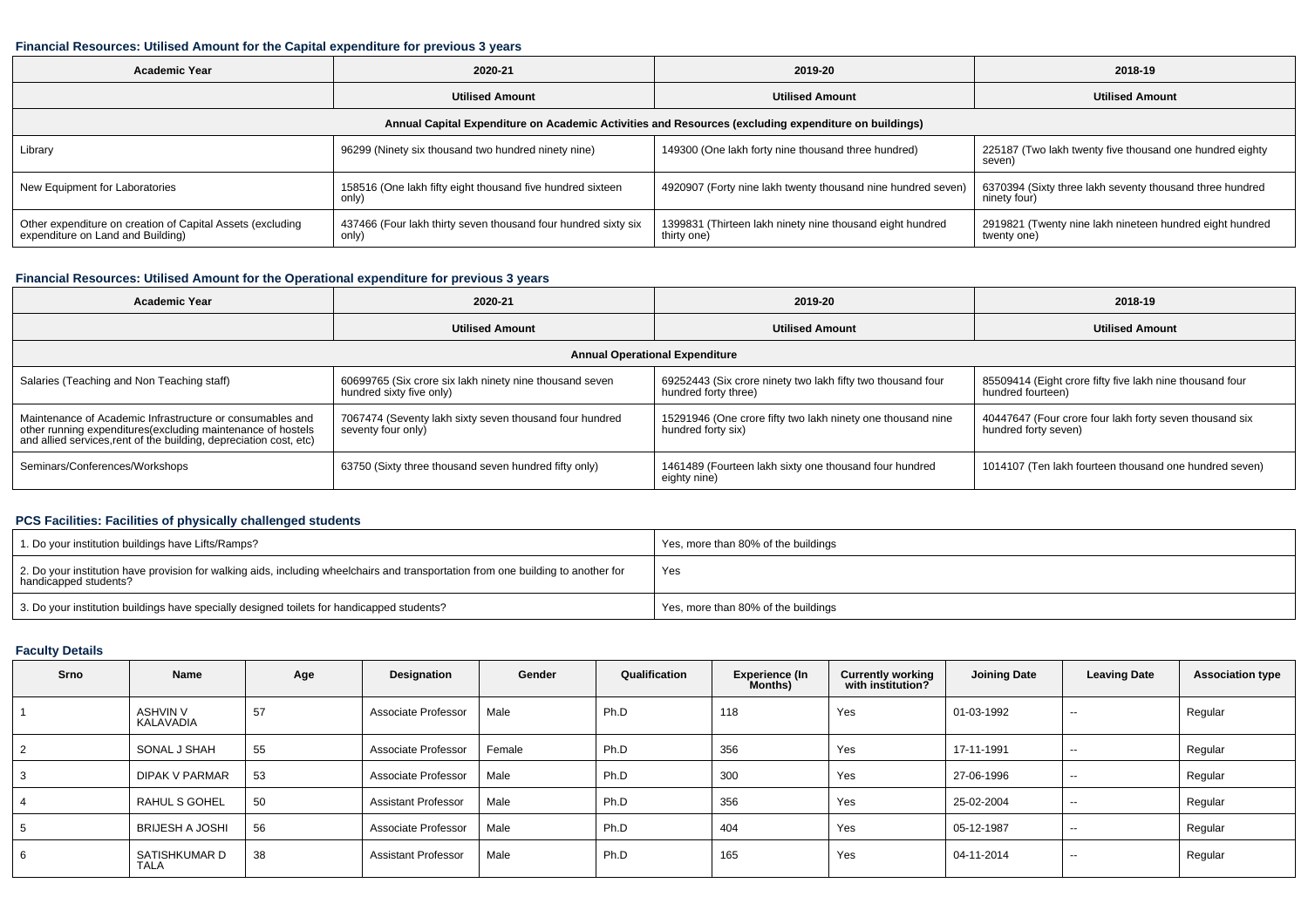| 7  | <b>ARCHANAY</b><br><b>CHOLERA</b>      | 43 | <b>Assistant Professor</b> | Female | Ph.D        | 248 | Yes | 01-06-2000 | $\overline{\phantom{a}}$ | Regular |
|----|----------------------------------------|----|----------------------------|--------|-------------|-----|-----|------------|--------------------------|---------|
| 8  | <b>RAVI S TANK</b>                     | 42 | <b>Assistant Professor</b> | Male   | M.Sc.       | 248 | Yes | 01-06-2000 | $\overline{\phantom{a}}$ | Regular |
| 9  | PRASANT S<br>GAJERA                    | 29 | <b>Assistant Professor</b> | Male   | M.Sc.       | 71  | Yes | 03-10-2016 | --                       | Regular |
| 10 | <b>MILANKUMAR R</b><br><b>PIPARIYA</b> | 26 | <b>Assistant Professor</b> | Male   | M.Sc.       | 51  | Yes | 03-06-2017 | $\overline{\phantom{a}}$ | Regular |
| 11 | <b>HEMANGI P BHATT</b>                 | 34 | <b>Assistant Professor</b> | Female | M.Sc.       | 144 | Yes | 01-07-2009 | $\overline{\phantom{a}}$ | Regular |
| 12 | LEENA V<br>AMBASANA                    | 34 | <b>Assistant Professor</b> | Female | M.Sc.       | 128 | No  | 14-07-2010 | 30-05-2020               | Regular |
| 13 | PREETAM P JOSHI                        | 39 | <b>Assistant Professor</b> | Male   | Ph.D        | 128 | No  | 09-07-2012 | 31-12-2018               | Regular |
| 14 | NIKUNJ V BHADJA                        | 30 | <b>Assistant Professor</b> | Male   | Ph.D        | 106 | No  | 24-07-2017 | 27-02-2021               | Regular |
| 15 | PUNIT B VADHER                         | 27 | <b>Assistant Professor</b> | Male   | M. Phil     | 72  | Yes | 10-07-2015 | $\overline{\phantom{a}}$ | Regular |
| 16 | <b>NEHA T PATEL</b>                    | 43 | <b>Assistant Professor</b> | Female | Ph.D        | 188 | No  | 15-07-2010 | 30-05-2020               | Regular |
| 17 | ASHA K JOSHI                           | 27 | <b>Assistant Professor</b> | Female | M.Sc.       | 29  | No  | 03-07-2017 | 31-12-2019               | Regular |
| 18 | NEHAL K DAVE                           | 40 | <b>Assistant Professor</b> | Female | M. Phil     | 169 | No  | 15-06-2007 | 31-03-2020               | Regular |
| 19 | RUPAL B PAREKH                         | 42 | <b>Assistant Professor</b> | Female | MCA         | 153 | No  | 22-09-2008 | 31-10-2018               | Regular |
| 20 | PRATIK A<br>VANJARA                    | 36 | <b>Assistant Professor</b> | Male   | Ph.D        | 128 | No  | 30-10-2010 | 30-05-2020               | Regular |
| 21 | DIVYESH P GOHEL                        | 30 | <b>Assistant Professor</b> | Male   | <b>MCA</b>  | 109 | No  | 01-06-2012 | 30-05-2020               | Regular |
| 22 | <b>AMBRISH A PATEL</b>                 | 35 | <b>Assistant Professor</b> | Male   | M.E.        | 72  | No  | 06-07-2015 | 31-03-2020               | Regular |
| 23 | <b>VIJAYKUMAR C</b><br>DANDWANI        | 41 | <b>Assistant Professor</b> | Male   | M.Tech      | 199 | Yes | 01-01-2018 | --                       | Regular |
| 24 | KANIKA B SHARMA                        | 26 | <b>Assistant Professor</b> | Female | M.Sc.       | 38  | No  | 05-06-2017 | 04-12-2021               | Regular |
| 25 | ROHAN V PANDYA                         | 39 | <b>Assistant Professor</b> | Male   | Ph.D        | 173 | Yes | 11-12-2017 |                          | Regular |
| 26 | NISHA K NESADIA                        | 37 | <b>Assistant Professor</b> | Female | M. Phil     | 108 | Yes | 09-07-2012 | $\overline{\phantom{a}}$ | Regular |
| 27 | <b>DISHA M GANATRA</b>                 | 36 | <b>Assistant Professor</b> | Female | M.Sc.       | 145 | No  | 18-07-2009 | 31-03-2020               | Regular |
| 28 | <b>NEEPA D PANDHI</b>                  | 54 | Associate Professor        | Female | Ph.D        | 406 | Yes | 21-11-1989 | --                       | Regular |
| 29 | PRAVEENA G<br><b>BHANDARI</b>          | 54 | Associate Professor        | Female | Ph.D        | 333 | Yes | 18-10-1993 | $\overline{\phantom{a}}$ | Regular |
| 30 | <b>BHUPAT B</b><br>RADADIA             | 58 | <b>Assistant Professor</b> | Male   | Ph.D        | 452 | Yes | 10-05-2011 |                          | Regular |
| 31 | <b>BHARATKUMAR G</b><br>PANELIYA       | 56 | Associate Professor        | Male   | M.Sc.       | 347 | No  | 17-02-1992 | 29-01-2021               | Regular |
| 32 | JIGNASU N<br>CHAUHAN                   | 55 | Associate Professor        | Male   | M. Phil     | 356 | Yes | 02-07-1996 | Ц.                       | Regular |
| 33 | PRATIK A<br>AMBASANA                   | 34 | <b>Assistant Professor</b> | Male   | Ph.D        | 110 | Yes | 02-11-2015 | Ξ.                       | Regular |
| 34 | <b>CHINTAN M</b><br>PANDIT             | 30 | <b>Assistant Professor</b> | Male   | <b>SLET</b> | 56  | Yes | 10-08-2016 | Ξ.                       | Regular |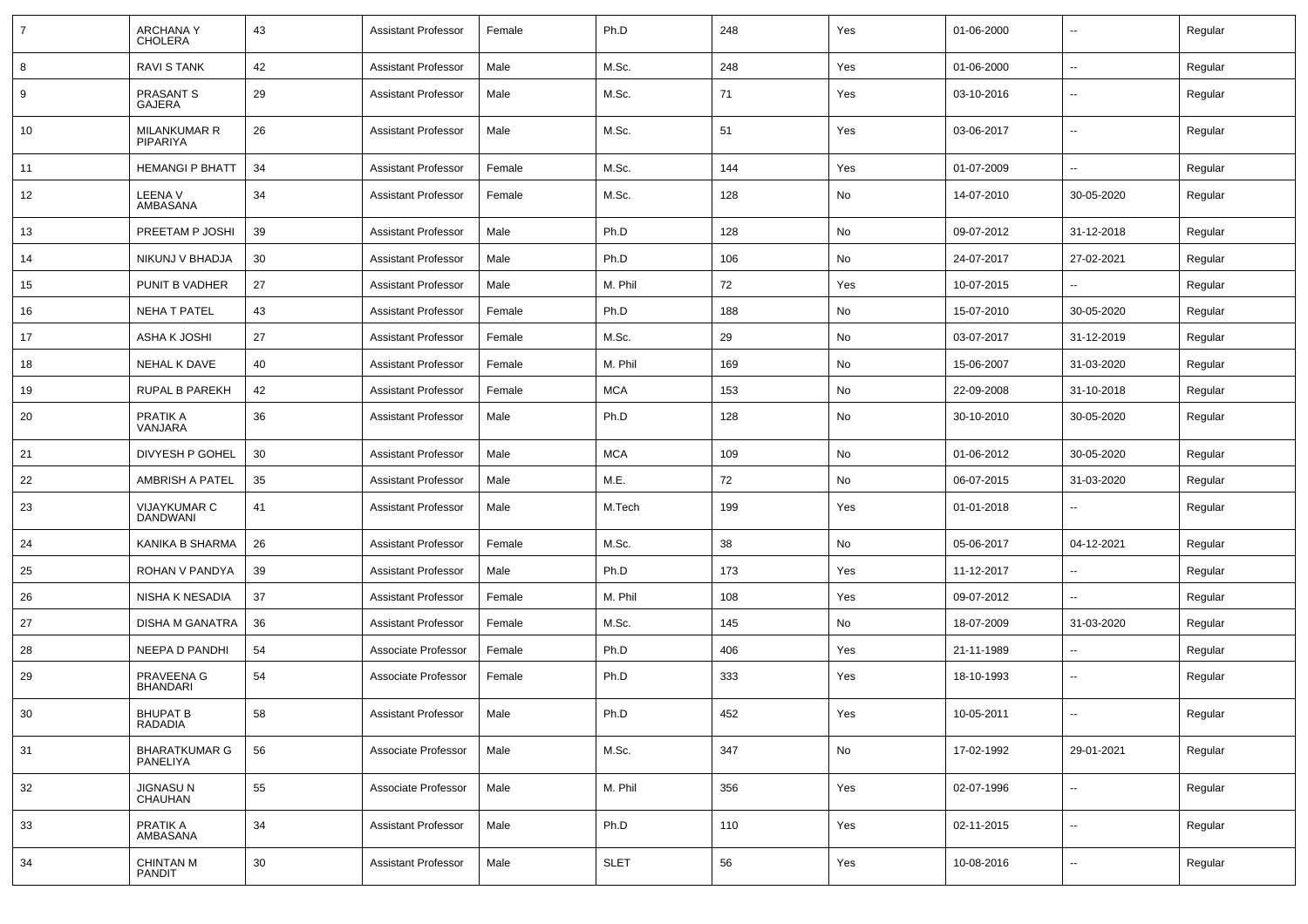| 35 | VIRAL H KARIA                       | 43 | <b>Assistant Professor</b> | Male   | M.Sc.      | 212 | Yes | 15-06-2005 | ⊷.                       | Regular  |
|----|-------------------------------------|----|----------------------------|--------|------------|-----|-----|------------|--------------------------|----------|
| 36 | ANAND V<br><b>KHISTARIYA</b>        | 30 | <b>Assistant Professor</b> | Male   | M.Sc.      | 92  | Yes | 01-10-2014 | $\overline{\phantom{a}}$ | Regular  |
| 37 | SHIVANI M PATEL                     | 45 | Associate Professor        | Female | Ph.D       | 248 | No  | 01-08-2000 | 31-12-2018               | Regular  |
| 38 | MINAXI M PARMAR                     | 49 | <b>Assistant Professor</b> | Female | Ph.D       | 157 | No  | 07-06-2008 | 31-12-2018               | Regular  |
| 39 | <b>PRAVEEN S</b><br><b>GUPTA</b>    | 39 | <b>Assistant Professor</b> | Male   | <b>NET</b> | 121 | No  | 03-02-2011 | 30-05-2020               | Regular  |
| 40 | <b>RAGINI RAGHAV</b>                | 35 | <b>Assistant Professor</b> | Female | Ph.D       | 59  | No  | 01-08-2016 | 30-05-2020               | Regular  |
| 41 | <b>BHAGVATI R</b><br><b>NABHOYA</b> | 31 | <b>Assistant Professor</b> | Female | M. Phil    | 80  | No  | 07-01-2013 | 30-09-2021               | Regular  |
| 42 | RAKHIMOL ISAAC                      | 40 | <b>Assistant Professor</b> | Female | Ph.D       | 94  | Yes | 15-06-2017 | $\overline{a}$           | Regular  |
| 43 | <b>STAVAN C PATEL</b>               | 39 | <b>Assistant Professor</b> | Male   | Ph.D       | 154 | No  | 06-09-2008 | 31-03-2020               | Regular  |
| 44 | VARADA R DAVE                       | 35 | <b>Assistant Professor</b> | Female | M. Phil    | 144 | No  | 01-07-2009 | 30-05-2020               | Regular  |
| 45 | <b>FALGUNII</b><br>PARASANA         | 39 | <b>Assistant Professor</b> | Female | MCA        | 181 | No  | 15-06-2006 | 31-03-2020               | Regular  |
| 46 | CHIRAG I JAGANI                     | 37 | <b>Assistant Professor</b> | Male   | M.Sc.      | 116 | No  | 30-10-2010 | 31-03-2020               | Regular  |
| 47 | Haresh D<br>Khachariya              | 33 | <b>Assistant Professor</b> | Male   | Ph.D       | 140 | No  | 12-11-2009 | 31-03-2020               | Regular  |
| 48 | <b>SHITAL M</b><br>CHANIYARA        | 39 | <b>Assistant Professor</b> | Female | <b>MCA</b> | 154 | No  | 06-09-2008 | 31-03-2020               | Regular  |
| 49 | <b>RIPAL D RANPARA</b>              | 29 | <b>Assistant Professor</b> | Female | Ph.D       | 61  | No  | 01-06-2016 | 30-05-2020               | Regular  |
| 50 | JIGAR D<br><b>RATNOTTAR</b>         | 36 | <b>Assistant Professor</b> | Male   | M.Tech     | 168 | Yes | 01-01-2018 |                          | Regular  |
| 51 | <b>ISHITA K RAVAL</b>               | 27 | <b>Assistant Professor</b> | Female | M.Tech     | 25  | No  | 07-07-2018 | 30-05-2020               | Regular  |
| 52 | <b>SHIVANI H TANK</b>               | 26 | Lecturer                   | Female | M.Sc.      | 37  | Yes | 22-06-2018 | $\overline{a}$           | Regular  |
| 53 | <b>GOVIND V</b><br>VAGADIYA         | 31 | <b>Assistant Professor</b> | Male   | Ph.D       | 118 | Yes | 18-06-2012 | --                       | Regular  |
| 54 | PARAG A RABARA                      | 37 | Associate Professor        | Male   | Ph.D       | 156 | Yes | 15-06-2013 | $\overline{\phantom{a}}$ | Visiting |
| 55 | <b>DIPAK M PUROHIT</b>              | 59 | Associate Professor        | Male   | Ph.D       | 464 | Yes | 06-11-1990 | н.                       | Regular  |
| 56 | <b>BHARAT M</b><br><b>VADHER</b>    | 54 | Associate Professor        | Male   | Ph.D       | 306 | Yes | 18-01-1995 | $\overline{\phantom{a}}$ | Regular  |
| 57 | <b>REENA P DAVE</b>                 | 54 | Associate Professor        | Female | Ph.D       | 404 | Yes | 16-12-2010 | $\overline{\phantom{a}}$ | Regular  |
| 58 | <b>BIMAL S TRIVEDI</b>              | 59 | Associate Professor        | Male   | Ph.D       | 380 | Yes | 14-09-1989 | ш,                       | Regular  |
| 59 | DEVENDRA J<br>KANERIYA              | 46 | <b>Assistant Professor</b> | Male   | Ph.D       | 92  | No  | 16-03-2013 | 01-02-2021               | Regular  |
| 60 | PANKAJ B NARIYA                     | 36 | <b>Assistant Professor</b> | Male   | Ph.D       | 175 | Yes | 13-10-2016 | $\overline{\phantom{a}}$ | Regular  |
| 61 | <b>MAHESH M</b><br>SAVANT           | 36 | <b>Assistant Professor</b> | Male   | Ph.D       | 188 | Yes | 24-12-2012 | $\sim$                   | Regular  |
| 62 | MEHUL SAVALIYA                      | 31 | <b>Assistant Professor</b> | Male   | Ph.D       | 63  | Yes | 03-06-2017 | $\overline{\phantom{a}}$ | Regular  |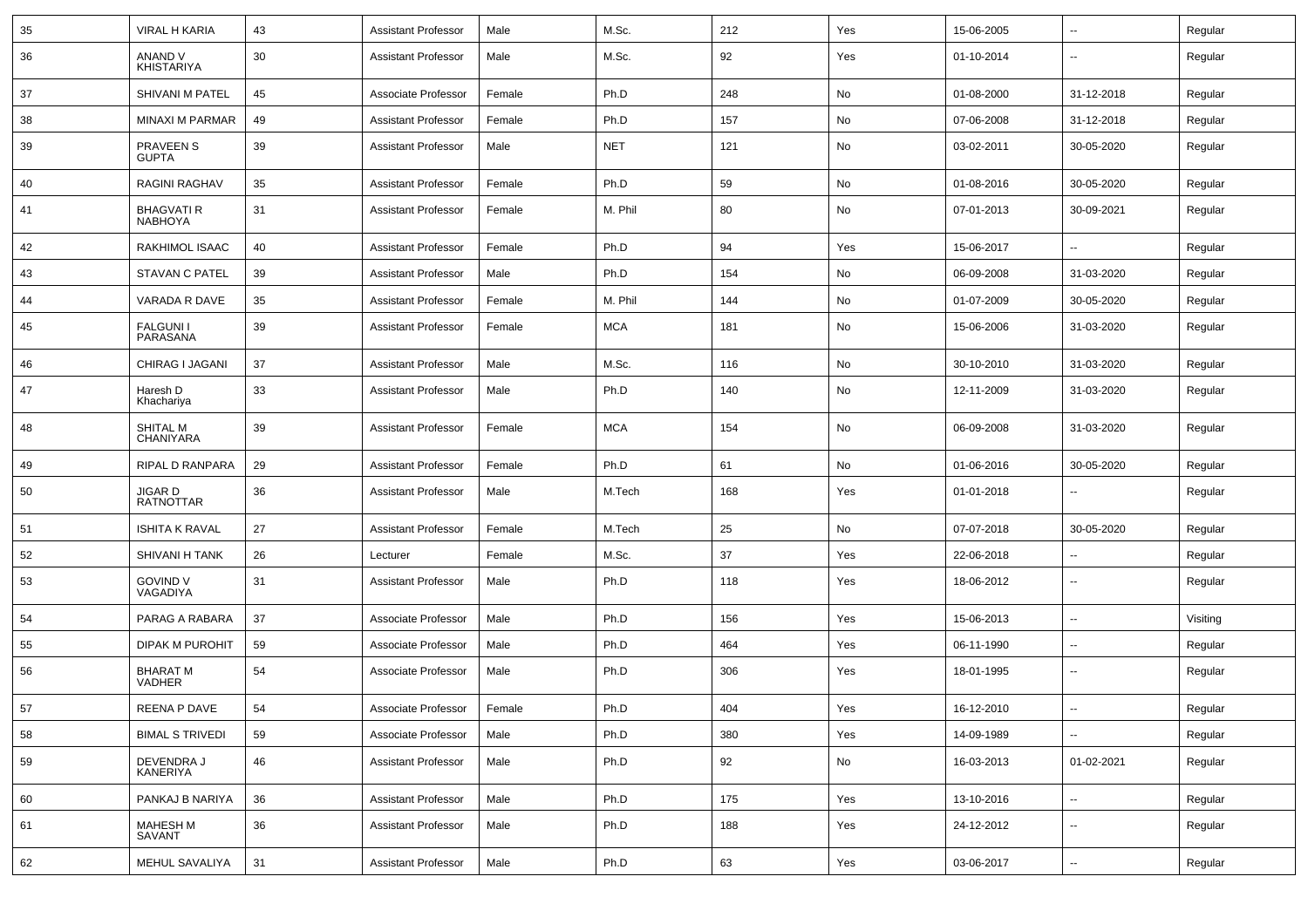| 63 | <b>NUTAN P</b><br><b>VISHWAKARMA</b> | 37 | <b>Assistant Professor</b>                          | Male   | Ph.D       | 154 | No  | 28-06-2008 | 31-12-2018               | Regular |
|----|--------------------------------------|----|-----------------------------------------------------|--------|------------|-----|-----|------------|--------------------------|---------|
| 64 | RAVI RANJAN<br><b>KUMAR RAVI</b>     | 38 | <b>Assistant Professor</b>                          | Male   | Ph.D       | 164 | No  | 30-06-2008 | 31-12-2018               | Regular |
| 65 | APEXA R PATADIA                      | 37 | <b>Assistant Professor</b>                          | Female | Ph.D       | 140 | No  | 25-06-2012 | 30-05-2020               | Regular |
| 66 | <b>MOUSUMI DAS</b>                   | 38 | <b>Assistant Professor</b>                          | Female | Ph.D       | 82  | Yes | 01-06-2017 | $\overline{\phantom{a}}$ | Regular |
| 67 | <b>HEEMA M KOTAK</b>                 | 31 | <b>Assistant Professor</b>                          | Female | M.Sc.      | 108 | Yes | 01-08-2012 |                          | Regular |
| 68 | PARAG D AJANI                        | 38 | <b>Assistant Professor</b>                          | Male   | Ph.D       | 94  | Yes | 01-08-2017 |                          | Regular |
| 69 | JITENDRA L<br>TIMRAI                 | 42 | <b>Assistant Professor</b>                          | Male   | M.Sc.      | 121 | No  | 01-06-2011 | 30-05-2020               | Regular |
| 70 | PRITI D SADARIA                      | 43 | <b>Assistant Professor</b>                          | Female | <b>MCA</b> | 158 | No  | 08-05-2008 | 31-03-2020               | Regular |
| 71 | <b>JIGNESH D</b><br><b>HIRPARA</b>   | 34 | <b>Assistant Professor</b>                          | Male   | M.Sc.      | 128 | No  | 30-10-2010 | 31-03-2020               | Regular |
| 72 | <b>HIREN R</b><br>KAVATHIYA          | 28 | <b>Assistant Professor</b>                          | Male   | Ph.D       | 85  | No  | 01-04-2014 | 31-03-2020               | Regular |
| 73 | PRAKASH P<br><b>GUJARATI</b>         | 31 | <b>Assistant Professor</b>                          | Male   | <b>MCA</b> | 76  | No  | 01-03-2015 | 31-03-2020               | Regular |
| 74 | KARTIK D LADVA                       | 53 | Dean / Principal /<br>Director / Vice<br>Chancellor | Male   | Ph.D       | 394 | Yes | 05-11-1990 |                          | Regular |
| 75 | <b>CHANDANI P</b><br><b>DHADUK</b>   | 31 | <b>Assistant Professor</b>                          | Female | M. Phil    | 87  | Yes | 21-06-2013 |                          | Regular |
| 76 | <b>NEHA K BAKU</b>                   | 26 | Assistant Professor                                 | Female | M.Sc.      | 60  | Yes | 09-07-2016 | --                       | Regular |
| 77 | <b>DIMPLE K</b><br><b>KACHHADIYA</b> | 24 | Lecturer                                            | Female | M.Sc.      | 37  | Yes | 20-06-2018 |                          | Regular |
| 78 | Priyanka B Dave                      | 26 | <b>Assistant Professor</b>                          | Female | M.Sc.      | 23  | No  | 02-07-2018 | 30-06-2020               | Regular |
| 79 | <b>SURESH B</b><br><b>KORADIYA</b>   | 36 | <b>Assistant Professor</b>                          | Male   | Ph.D       | 120 | Yes | 02-02-2018 | $\overline{\phantom{a}}$ | Regular |
| 80 | VASANTBA J<br>JADEJA                 | 55 | Associate Professor                                 | Female | Ph.D       | 388 | Yes | 21-11-1989 | $\overline{\phantom{a}}$ | Regular |
| 81 | <b>MILAN S</b><br>VADODARIA          | 53 | Associate Professor                                 | Male   | Ph.D       | 394 | Yes | 16-01-1995 | $\overline{\phantom{a}}$ | Regular |
| 82 | <b>MAYUR P PARMAR</b>                | 41 | <b>Assistant Professor</b>                          | Male   | Ph.D       | 203 | Yes | 05-04-2012 | $\mathbf{u}$             | Regular |
| 83 | PANKAJ C SHAH                        | 56 | Associate Professor                                 | Male   | Ph.D       | 332 | No  | 17-12-1992 | 29-01-2021               | Regular |
| 84 | MAHESHBHAI L<br><b>JOSHI</b>         | 53 | Associate Professor                                 | Male   | M.Sc.      | 291 | Yes | 27-06-1996 | $\overline{\phantom{a}}$ | Regular |
| 85 | ANILKUMAR S<br>PATEL                 | 35 | <b>Assistant Professor</b>                          | Male   | Ph.D       | 155 | Yes | 30-08-2016 | $\sim$                   | Regular |
| 86 | YOGESHKUMAR B<br>DUDHAGARA           | 30 | <b>Assistant Professor</b>                          | Male   | M.Sc.      | 69  | No  | 25-10-2015 | 30-05-2020               | Regular |
| 87 | PANKAJ M AKBARI                      | 34 | <b>Assistant Professor</b>                          | Male   | Ph.D       | 134 | Yes | 21-07-2011 | $\sim$                   | Regular |
| 88 | DHAVAL A TANK                        | 32 | <b>Assistant Professor</b>                          | Male   | M.Tech     | 98  | Yes | 01-07-2013 | $\overline{\phantom{a}}$ | Regular |
| 89 | <b>SHWETA A BHATT</b>                | 37 | <b>Assistant Professor</b>                          | Female | Ph.D       | 152 | No  | 13-08-2008 | 31-12-2018               | Regular |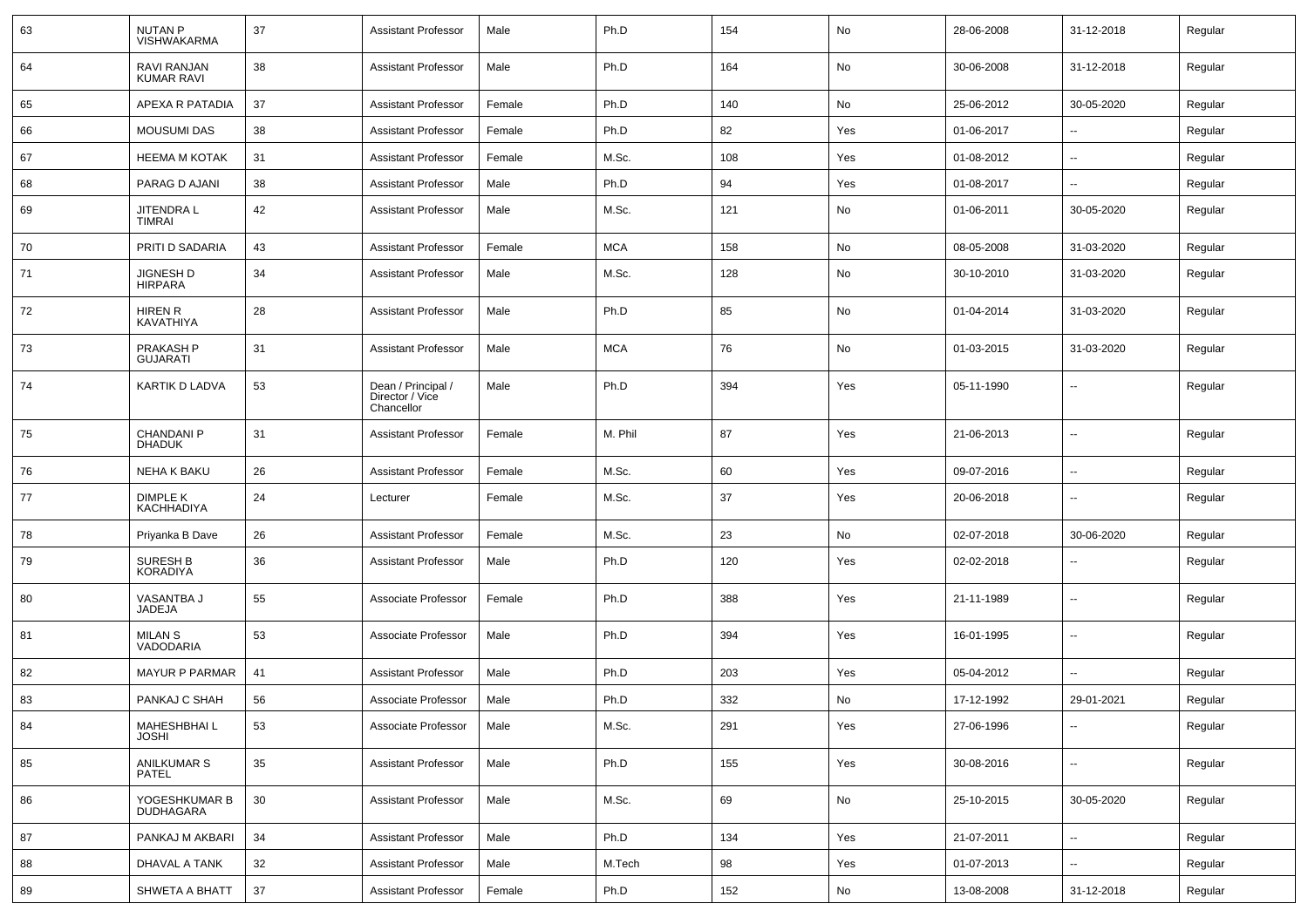| 90  | NILKANTH J FALDU                               | 39 | Associate Professor        | Male   | Ph.D       | 224 | Yes | 15-06-2004 | $\sim$                   | Regular  |
|-----|------------------------------------------------|----|----------------------------|--------|------------|-----|-----|------------|--------------------------|----------|
| 91  | <b>GUNJAN J MEHTA</b>                          | 31 | <b>Assistant Professor</b> | Male   | <b>NET</b> | 116 | No  | 01-07-2011 | 30-05-2020               | Regular  |
| 92  | <b>ABHIJEET JOSHI</b>                          | 36 | <b>Assistant Professor</b> | Male   | Ph.D       | 56  | Yes | 30-05-2017 |                          | Regular  |
| 93  | KHUSHBOO N<br>VASHI                            | 33 | <b>Assistant Professor</b> | Female | M.Sc.      | 150 | Yes | 13-07-2010 | $\overline{\phantom{a}}$ | Regular  |
| 94  | <b>MANOHARSINH</b><br>JADEJA                   | 25 | <b>Assistant Professor</b> | Male   | M.Sc.      | 47  | Yes | 21-06-2017 | $\overline{\phantom{a}}$ | Regular  |
| 95  | SHIVANGI D OZA                                 | 30 | <b>Assistant Professor</b> | Female | Ph.D       | 104 | Yes | 27-06-2012 | $\overline{\phantom{a}}$ | Regular  |
| 96  | HITENDRA N<br><b>DONGA</b>                     | 42 | Associate Professor        | Male   | Ph.D       | 154 | Yes | 06-09-2008 | --                       | Regular  |
| 97  | PRIYANK D DOSHI                                | 44 | <b>Assistant Professor</b> | Male   | <b>MCA</b> | 180 | No  | 06-07-2006 | 31-03-2020               | Regular  |
| 98  | <b>AMIT K PATEL</b>                            | 36 | <b>Assistant Professor</b> | Male   | M. Phil    | 128 | No  | 30-10-2010 | 31-03-2020               | Regular  |
| 99  | MIRAL K KOTHARI                                | 39 | <b>Assistant Professor</b> | Female | <b>MCA</b> | 157 | No  | 15-06-2007 | 31-03-2020               | Regular  |
| 100 | <b>SUHRAD N</b><br><b>TRANGADIA</b>            | 31 | Assistant Professor        | Male   | <b>MCA</b> | 58  | No  | 01-05-2015 | 31-03-2020               | Regular  |
| 101 | <b>KSHITIJ K</b><br><b>VACHHANI</b>            | 27 | <b>Assistant Professor</b> | Male   | M.Sc.      | 37  | No  | 01-07-2016 | 30-10-2018               | Regular  |
| 102 | <b>NISHANT B DAVE</b>                          | 30 | <b>Assistant Professor</b> | Male   | M.A        | 101 | Yes | 01-12-2016 | $\overline{\phantom{a}}$ | Regular  |
| 103 | DARSHNAK<br>PANDYA                             | 31 | <b>Assistant Professor</b> | Female | Ph.D       | 80  | No  | 13-12-2016 | 14-10-2019               | Regular  |
| 104 | VARUN P SHAH                                   | 38 | <b>Assistant Professor</b> | Male   | Ph.D       | 111 | No  | 19-06-2018 | 31-12-2020               | Regular  |
| 105 | <b>KEVIN C GARALA</b>                          | 36 | Associate Professor        | Male   | Ph.D       | 144 | Yes | 15-06-2013 |                          | Visiting |
| 106 | <b>JAYPALSINH</b><br><b>RAGHUBHA</b><br>JADEJA | 25 | Other                      | Male   | M.Sc.      | 28  | Yes | 14-06-2019 | --                       | Regular  |
| 107 | <b>SHRADDHA</b><br><b>SHUKLA</b>               | 35 | <b>Assistant Professor</b> | Female | Ph.D       | 12  | No  | 27-07-2019 | 27-07-2020               | Regular  |
| 108 | NILESHWARIBA<br>VIRENDRASINH<br><b>JADEJA</b>  | 25 | Other                      | Female | M.Sc.      | 6   | No  | 17-07-2019 | 30-04-2020               | Regular  |
| 109 | <b>MAULIK</b><br><b>NILESHKUMAR</b><br>RAJA    | 30 | Assistant Professor        | Male   | Ph.D       | 28  | Yes | 13-06-2019 | --                       | Regular  |
| 110 | SUNIL MANJIBHAI<br>GALANI                      | 35 | <b>Assistant Professor</b> | Male   | Ph.D       | 35  | Yes | 18-12-2018 |                          | Regular  |
| 111 | SWATI<br>CHHAGANBHAI<br>DAKI                   | 30 | <b>Assistant Professor</b> | Female | M.Sc.      | 35  | Yes | 01-12-2018 | $\sim$                   | Regular  |
| 112 | <b>NIKHIL</b><br>PARASOTAM<br>SAVANIYA         | 24 | <b>Assistant Professor</b> | Male   | M.Sc.      | 23  | No  | 01-12-2018 | 04-12-2021               | Regular  |
| 113 | ABHISHEK<br>RAMESHBHAI<br><b>TERAIYA</b>       | 26 | <b>Assistant Professor</b> | Male   | M.Sc.      | 26  | No  | 05-09-2018 | 31-03-2020               | Regular  |
| 114 | Chitra Bhattacharya                            | 33 | <b>Assistant Professor</b> | Female | Ph.D       | 54  | Yes | 13-07-2017 | $\sim$                   | Regular  |